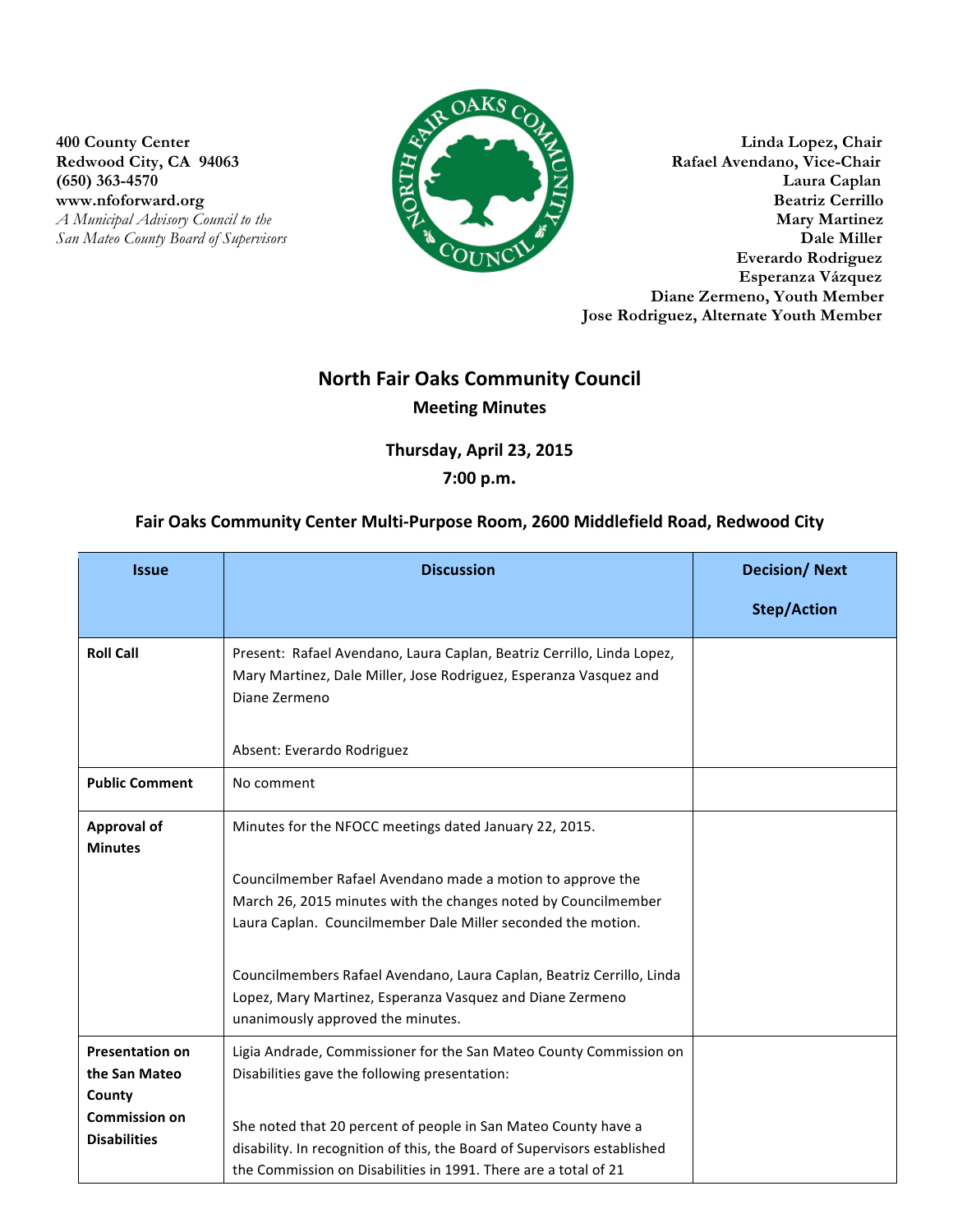| <b>Issue</b>                                                                                                                                                                              | <b>Discussion</b>                                                                                                                                                                                                                                                                                                                                                                                                                                                                                                                                                                                                              | <b>Decision/Next</b>                                                                                |
|-------------------------------------------------------------------------------------------------------------------------------------------------------------------------------------------|--------------------------------------------------------------------------------------------------------------------------------------------------------------------------------------------------------------------------------------------------------------------------------------------------------------------------------------------------------------------------------------------------------------------------------------------------------------------------------------------------------------------------------------------------------------------------------------------------------------------------------|-----------------------------------------------------------------------------------------------------|
|                                                                                                                                                                                           |                                                                                                                                                                                                                                                                                                                                                                                                                                                                                                                                                                                                                                | <b>Step/Action</b>                                                                                  |
|                                                                                                                                                                                           | commissioners appointed by the Board of Supervisors. Their purpose is<br>to advise the Board of Supervisors on disabilities-related issues,<br>educate San Mateo County on the needs of people with disabilities,<br>create oportunities for people with disabilities, and advocate for<br>people with disabilities on systems issues.                                                                                                                                                                                                                                                                                         |                                                                                                     |
|                                                                                                                                                                                           | The Commission has done a number of events and outreach efforts<br>such as:                                                                                                                                                                                                                                                                                                                                                                                                                                                                                                                                                    |                                                                                                     |
|                                                                                                                                                                                           | Present a report to the San Mateo County Board of<br>Supervisors in conjuction with Disabilities Awareness Month<br>in October<br>Hold an Art Showcase/Silent Auction featuring Artists with<br><b>Disabilities</b>                                                                                                                                                                                                                                                                                                                                                                                                            |                                                                                                     |
|                                                                                                                                                                                           | Currently, the Commission has two vacancies and they are seeking<br>applicants.                                                                                                                                                                                                                                                                                                                                                                                                                                                                                                                                                |                                                                                                     |
|                                                                                                                                                                                           | Councilmember Rafael Avendano asked if the Commission on<br>Disabilities has a newsletter that the Council can help promote. Ligia<br>mentioned that they do not have a newsletter but they have a website<br>where people can find more information about the Commission.                                                                                                                                                                                                                                                                                                                                                     |                                                                                                     |
|                                                                                                                                                                                           | Councilmember Beatriz Cerillo ask if there is any outreach done with<br>regards to voter registration. Ligia mentioned that it's one of the many<br>outreach events that the commission does.                                                                                                                                                                                                                                                                                                                                                                                                                                  |                                                                                                     |
| <b>Consideration of</b><br><b>Proposal from</b><br><b>Sheriff's Office for</b><br>participation of the<br><b>Council in the</b><br><b>North Fair Oaks</b><br>Community<br><b>Festival</b> | Sheriff Greg Munks presented the following summary:<br>The North Fair Oaks Festival will be on August 16 <sup>th</sup> 2015.<br>The purpose of the festival is to build community and create<br>٠<br>sense of place for the North Fair Oaks Community.<br>To date, the festival has raised over \$400,000.<br>٠<br>The festival has been a welcoming event that features live<br>$\bullet$<br>entertainment.<br>The festival also had 90 non-food exhibitors giving agencies an<br>٠<br>opportunity to reach out to the community.<br>The funds raised from the Festival support the Sheriff's Youth<br>$\bullet$<br>Programs. | Sheriff Munks will share<br>more specifics about the<br>youth programs and where<br>the money goes. |
|                                                                                                                                                                                           | Councilmember Mary Martinez asked which youth programs are<br>specific to geographic locations and which ones aren't.                                                                                                                                                                                                                                                                                                                                                                                                                                                                                                          |                                                                                                     |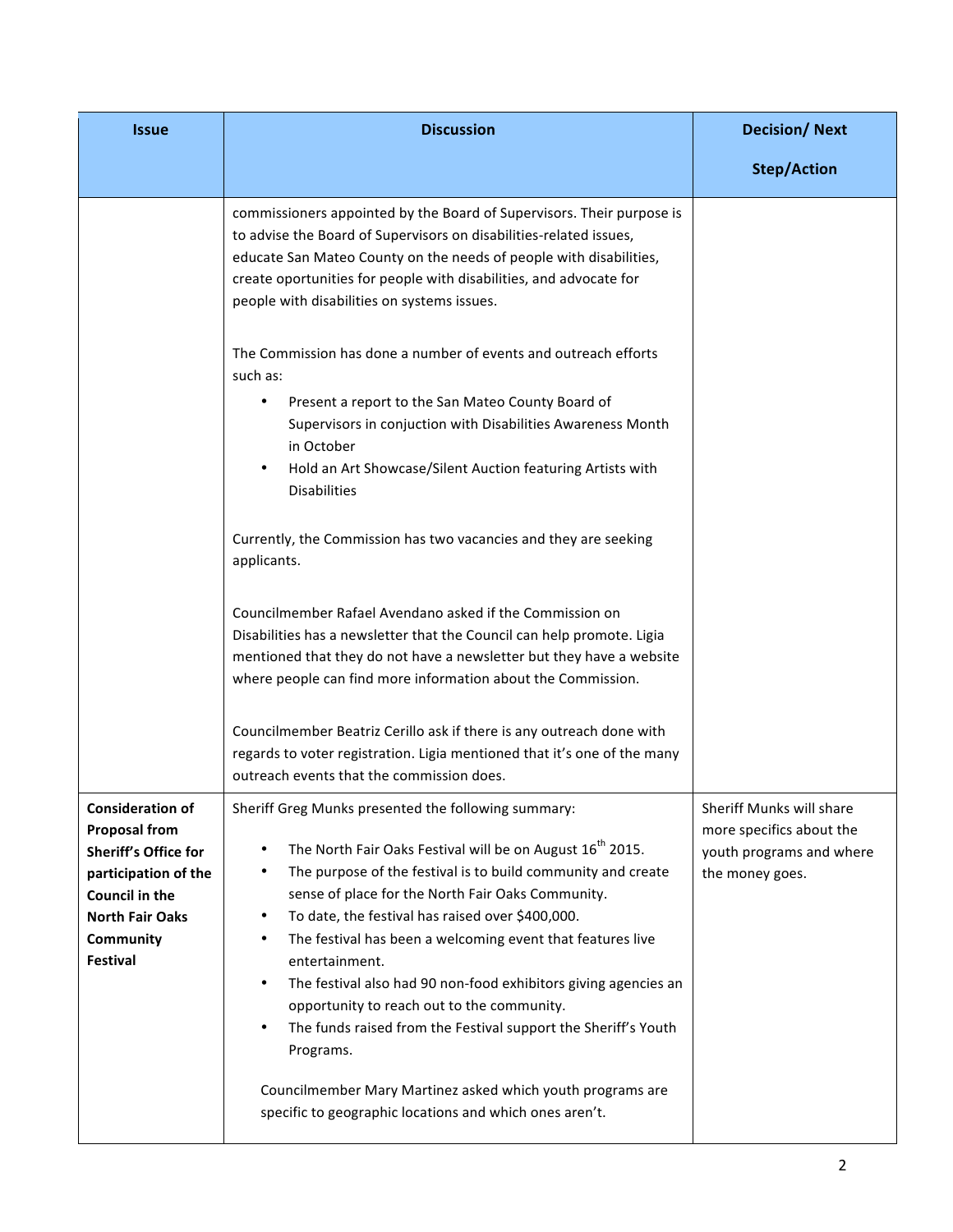| <b>Issue</b> | <b>Discussion</b>                                                                                                                                                                                                                                 | <b>Decision/Next</b> |
|--------------|---------------------------------------------------------------------------------------------------------------------------------------------------------------------------------------------------------------------------------------------------|----------------------|
|              |                                                                                                                                                                                                                                                   | <b>Step/Action</b>   |
|              | Sheriff Munks stated that many of the youth programs are open to<br>youths throughout San Mateo County. Other programs are<br>targeted for specifically for coastside or bayside communities.                                                     |                      |
|              | Councilmember Laura Caplan asked what is being done to<br>facilitate conversations between the businesses and the Festival.                                                                                                                       |                      |
|              | Catherine Tompkinson, Festival Director, mentioned that some of<br>the local businesses are on the Queen of the Festival Committee<br>and that businesses are open during the Festival.                                                           |                      |
|              | Sheriff Munks mentioned that clustering like agencies together<br>would help people know where to find information.                                                                                                                               |                      |
|              | Veronica, Circulo Cultura, mentioned that the Festival has<br>provided resources to the community and the Queen of the<br>Festival provides scholarship to young girls to the North Fair Oaks<br>area.                                            |                      |
|              | Jim, Queen of the Festival Committee, mentioned that the Queen<br>of the Festival program has provided an awareness of North Fair<br>Oaks. He appreciates all the efforts that the Festival has done<br>toward providing opportunities to youths. |                      |
|              | Beto Chavez, NFO Business, mentioned that the Queen of the<br>Festival has been a showcase for North Fair Oaks. He appreciates<br>all the efforts and the funds that have been raised for youth<br>programs.                                      |                      |
|              | Councilmember Dale Miller made a motion to approve the<br>following action to enhance shared messaging and collaboration<br>between the NFOCC and the Sheriff's Office leading up to and<br>during the festival:                                  |                      |
|              | Have a feature NFO "spotlight" article featuring the Council<br>and their message in the festival magazine                                                                                                                                        |                      |
|              | Include NFO Community Council in a future press release<br>with the Sheriff & Supervisor Slocum promoting the festival                                                                                                                            |                      |
|              | Have a space on the festival website featuring the NFO<br>Council                                                                                                                                                                                 |                      |
|              | Continue with the Council presence in the parade and on the                                                                                                                                                                                       |                      |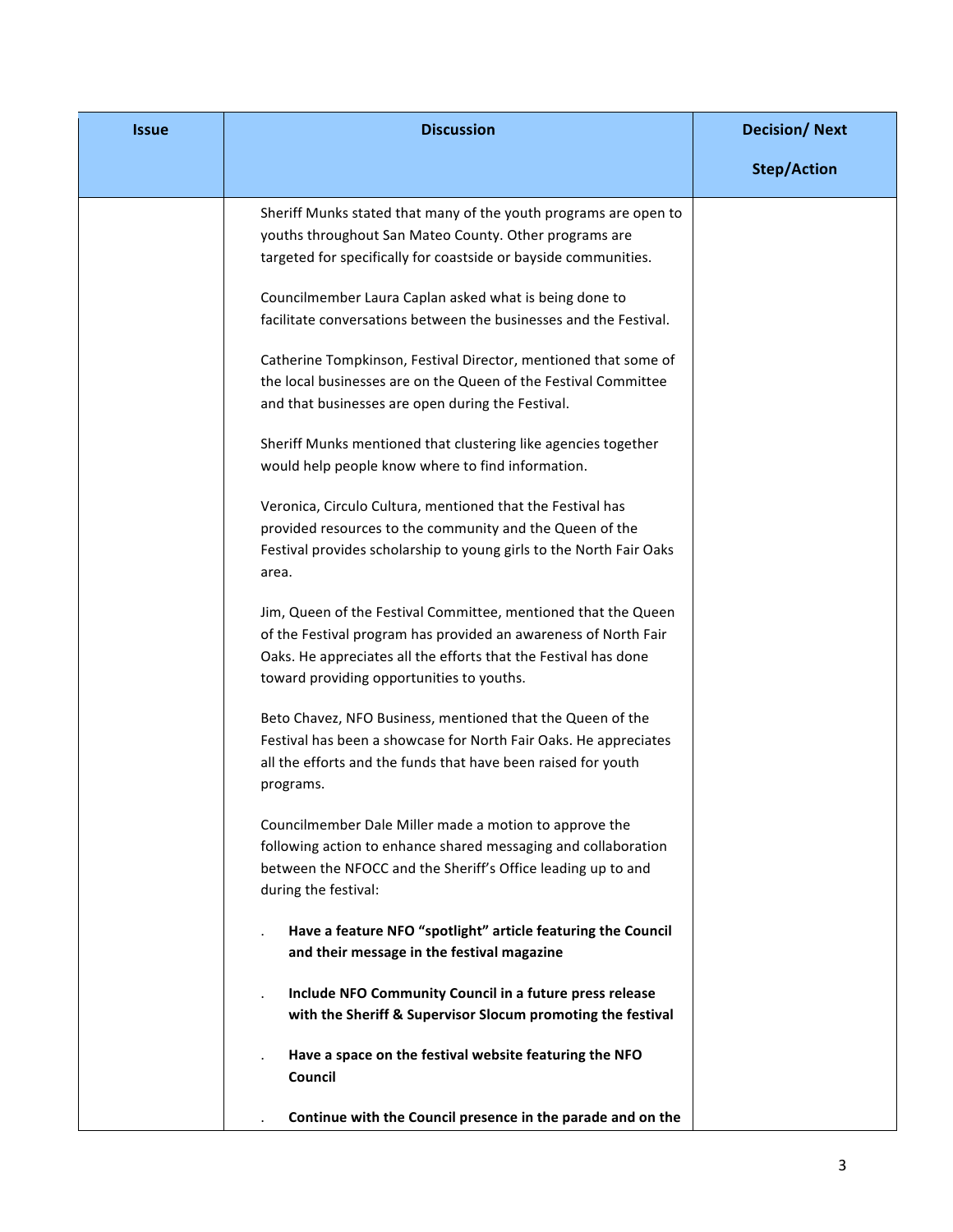| <b>Issue</b>                              | <b>Discussion</b>                                                                                                                                                  | <b>Decision/Next</b> |
|-------------------------------------------|--------------------------------------------------------------------------------------------------------------------------------------------------------------------|----------------------|
|                                           |                                                                                                                                                                    | <b>Step/Action</b>   |
|                                           | stage during the event                                                                                                                                             |                      |
|                                           | Offer a booth for the Council and/or their staff during the<br>event                                                                                               |                      |
|                                           | Resource booth and an "ask about my career" campaign                                                                                                               |                      |
|                                           | Youth member Diane Zermeno seconded the motion.                                                                                                                    |                      |
|                                           | Councilmembers Rafael Avendano, Laura Caplan, Beatriz Cerrillo, Linda<br>Lopez, Mary Martinez, Esperanza Vasquez and Diane Zermeno<br>approved the recommendation. |                      |
| <b>Study Session to</b>                   | Rob Bartoli Project Planner, Planning and Building Dept., San Mateo                                                                                                |                      |
| convert an existing                       | County, provided the following summary:                                                                                                                            |                      |
| 23,200 square foot<br>industrial building | PROJECT: 860 Charter Street/Rocketship Charter School                                                                                                              |                      |
| to a public K-5                           |                                                                                                                                                                    |                      |
| <b>Charter Elementary</b>                 | The project site is located within a built-out industrial neighborhood                                                                                             |                      |
| School located on a                       | surrounded primarily by light industrial and commercial uses. The site                                                                                             |                      |
| parcel in the City of                     | is currently developed with an approximately 23,200 sq. ft., one-story                                                                                             |                      |
| <b>Redwood City and</b>                   | warehouse structure within the City of Redwood City (City) boundary                                                                                                |                      |
| utilize the                               | and an associated surface parking lot and metal storage shed within                                                                                                |                      |
| associated parking                        | the County of San Mateo (County) boundary. The site is currently                                                                                                   |                      |
| lot for the school                        | occupied by a specialty auto sales company. The proposed project                                                                                                   |                      |
| which is located on                       | involves conversion of a 23,200 sq. ft., one-story warehouse structure                                                                                             |                      |
| an adjacent parcel                        | located in the City at 860 Charter Street into a public K-5 charter                                                                                                |                      |
| in the                                    | elementary school, which would be located within the Redwood City                                                                                                  |                      |
| unincorporated                            | School District and operated by Rocketship Education. The proposed                                                                                                 |                      |
| <b>North Fair Oaks</b>                    | project would also utilize an existing surface parking lot adjacent to the                                                                                         |                      |
| area of the County                        | warehouse property that is located within the boundaries of the                                                                                                    |                      |
| of San Mateo. The                         | County. The proposed school would have a maximum enrollment of                                                                                                     |                      |
| <b>City and County</b>                    | 600 students when fully operational. The school would include grades                                                                                               |                      |
| each will process                         | K-5, and may include a transitional Kindergarten Program.                                                                                                          |                      |
| <b>Use Permits for this</b>               | The City is the Lead Agency for the environmental impact review,                                                                                                   |                      |
| development with                          | which is currently being drafted. Once completed, the City will release                                                                                            |                      |
| the City assuming                         | the document for public comment. As a responsible agency, the                                                                                                      |                      |
| the Lead Agency                           | County will review and may make comments on the document to the                                                                                                    |                      |
| role for the                              | City for consideration. Following the close of the public comment                                                                                                  |                      |
| environmental                             | period (dates to be determined), County staff will present the project                                                                                             |                      |
| review                                    | to the North Fair Oaks Community Council public meeting for a                                                                                                      |                      |
|                                           | recommendation specific to the Use Permit for the parking lot. After                                                                                               |                      |
|                                           | the NFOCC has made a recommendation, the City will then present                                                                                                    |                      |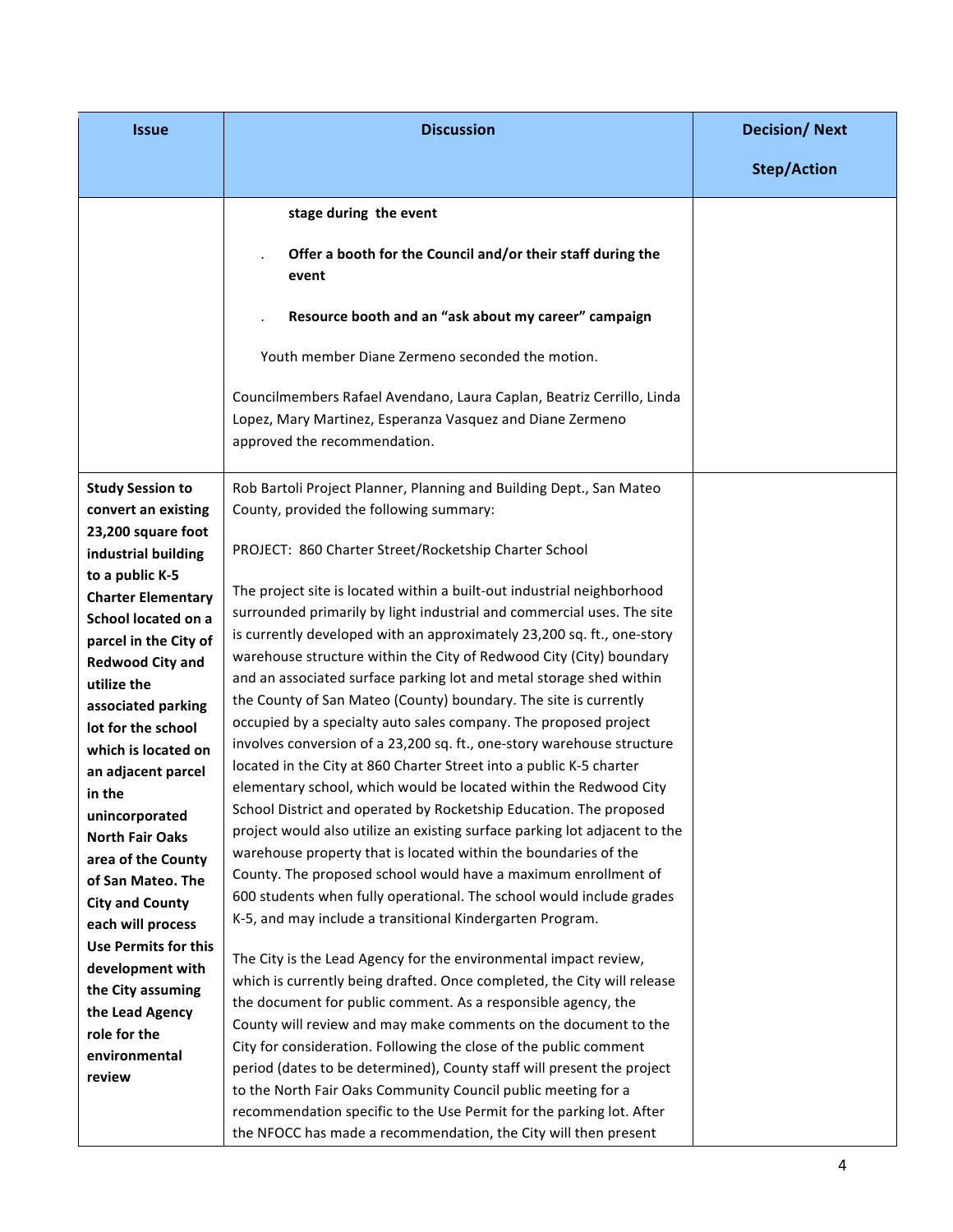| <b>Issue</b>                                          | <b>Discussion</b>                                                                                                                                                                                                                                                                         | <b>Decision/Next</b> |
|-------------------------------------------------------|-------------------------------------------------------------------------------------------------------------------------------------------------------------------------------------------------------------------------------------------------------------------------------------------|----------------------|
|                                                       |                                                                                                                                                                                                                                                                                           | <b>Step/Action</b>   |
|                                                       | their Use Permit and environmental document for the school to the<br>Redwood City Planning Commission. If the school project is approved<br>by the City, the County will then present the Use Permit for the parking<br>lot to the County Planning Commission.                            |                      |
|                                                       | Chair Linda Lopez asked if the County's Planning & Building staff will be<br>conducting any community outreach to the surrounding businesses.<br>Rob Bartoli stated that the department will be sending out notices in<br>the surrounding area and inviting comments from the businesses. |                      |
|                                                       | Councilmember Rafael Avendano suggested that there should be<br>signage to let the community know what project will be there.                                                                                                                                                             |                      |
|                                                       | Councilmember Laura Caplan asked if there is any open space for the<br>children to play.                                                                                                                                                                                                  |                      |
|                                                       | Rob Bartoli explained that as planned the drop-off area will double as<br>the playground area, depending on the time of day.                                                                                                                                                              |                      |
| Recommendation<br>action from                         | Bryan Albini, Planning and Building Dept., San Mateo County provided<br>the following summary:                                                                                                                                                                                            |                      |
| <b>Council on Off</b><br><b>Street Parking</b>        | PROJECT: Offstreet Parking Request/30 Columbia Street                                                                                                                                                                                                                                     |                      |
| <b>Exception</b><br>request for one<br>new single car | The property owner is requesting an Off-Street Parking Exception to:<br>1) waive the 2nd covered parking space required for the main<br>residence by replacing a one-car detached garage (illegally converted                                                                             |                      |
| garage and one<br>uncovered                           | to a 2nd unit) with an attached one-car carport, 2) allow one<br>uncovered parking space, required in association with the legalization                                                                                                                                                   |                      |
| tandem parking<br>space in the front                  | of a detached 2 unit, to be located tandem to the proposed carport<br>and within the 20-ft. front yard setback, and 3) allow a reduced 5-ft.<br>wide unobstructed passageway from the street to the 2nd unit where                                                                        |                      |
| setback, where<br>two are required<br>for 30 Columbia | 15 ft. is the minimum required.                                                                                                                                                                                                                                                           |                      |
| Street.                                               | Councilmember Dale Miller mentioned that it's an improvement to the<br>current situation and provides a safety for the resident and therefore<br>he recommended that the Council accept the recommendation.                                                                               |                      |
|                                                       | Councilmember Dale Miller made a motion to approve the off street<br>parking exception request for one new single car garage and one<br>uncovered tandem parking space for 30 Columbia Ave.                                                                                               |                      |
|                                                       | Councilmember Esperanza Vazquez seconded the motion.                                                                                                                                                                                                                                      |                      |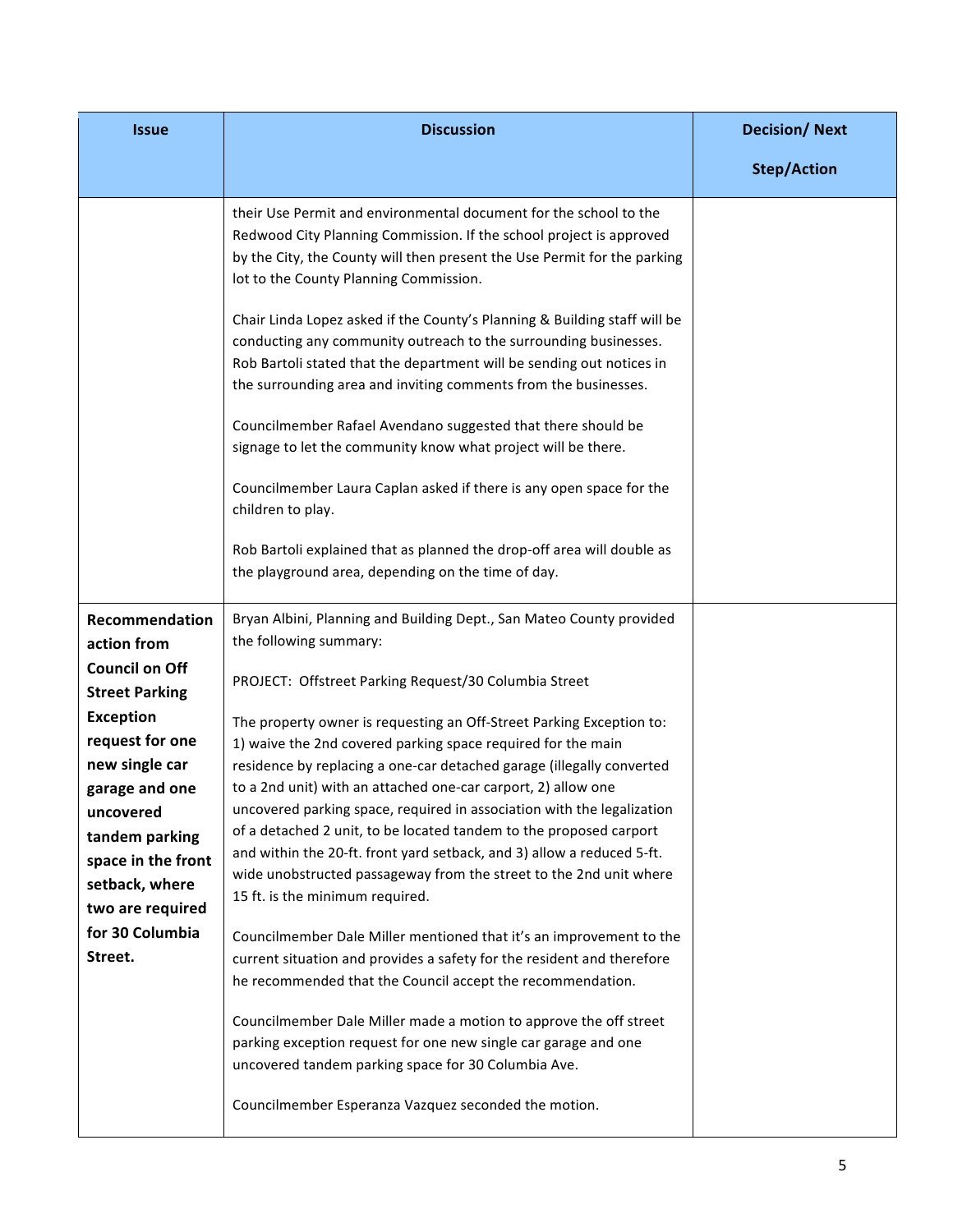| <b>Issue</b>                                        | <b>Discussion</b>                                                                                                                                                                                                                                                                       | <b>Decision/Next</b> |
|-----------------------------------------------------|-----------------------------------------------------------------------------------------------------------------------------------------------------------------------------------------------------------------------------------------------------------------------------------------|----------------------|
|                                                     |                                                                                                                                                                                                                                                                                         | <b>Step/Action</b>   |
|                                                     | Councilmembers Rafael Avendano, Laura Caplan, Beatriz Cerrillo, Linda<br>Lopez, Mary Martinez, Esperanza Vasquez and Diane Zermeno<br>approved the motion.                                                                                                                              |                      |
| Recommendation<br>action on CSA-8<br>recommendation | Peggy Jensen, Deputy County Manager of San Mateo County<br>mentioned that the proposal was presented to the Council at the<br>March Study Session. The Council wanted to wait for the presentation<br>by the Sheriff's Office before approval of the CSA-8 recommendation.              |                      |
|                                                     | Councilmember Dale Miller made a motion to approve the CSA-8<br>recommendation.                                                                                                                                                                                                         |                      |
|                                                     | Councilmember Mary Martinez seconded the motion.                                                                                                                                                                                                                                        |                      |
|                                                     | Councilmembers Rafael Avendano, Laura Caplan, Beatriz Cerrillo, Linda<br>Lopez, Mary Martinez, Esperanza Vasquez and Diane Zermeno<br>approved the motion.                                                                                                                              |                      |
| <b>Supervisor's Report</b>                          | San Mateo County Supervisor Warren Slocum reported the following:                                                                                                                                                                                                                       |                      |
|                                                     | On April 8 <sup>th</sup> , the Redwood City School District has appointed<br>John Baker as the new Superintendent effective July 1 <sup>st</sup> .                                                                                                                                      |                      |
|                                                     | On Tuesday April 21 <sup>st</sup> , the Board approved to expand the<br>ground-breaking medicine buy back/collection program to<br>help keep our residents and water safe. It will be<br>implemented on January 1, 2016.                                                                |                      |
|                                                     | On April 7 <sup>th</sup> , we held a landlord/tenants informational forum.<br>Supervisor Slocum thanked Rafael for his participation. The<br>next landlord tenants information forum will be held at the<br>Fair Oaks Elementary School on Wed., April 29 at 6:30 p.m.                  |                      |
|                                                     | Supervisor Slocum invited the community to join him on<br>٠<br>Saturday, May 2 <sup>nd</sup> to celebrate the One-Year Anniversary of<br>Friendship Park. All are welcome for the fun, activities, and<br>festivities. The celebration will run from 10 a.m. to Noon.                   |                      |
| <b>Sheriff's Report</b>                             | Lieutenant Mark Kuykendall, San Mateo County Sheriff's Office,<br>provided the following report:                                                                                                                                                                                        |                      |
|                                                     | In reviewing the crime activities for the First Quarter of 2015<br>in North Fair Oaks area there was a decrease in reported<br>crimes (636 vs. last quarter 886).<br>Part 1 crimes (Homicide, Rape and Robbery) were all<br>down. There was also decrease in Part 2 crimes (auto theft, |                      |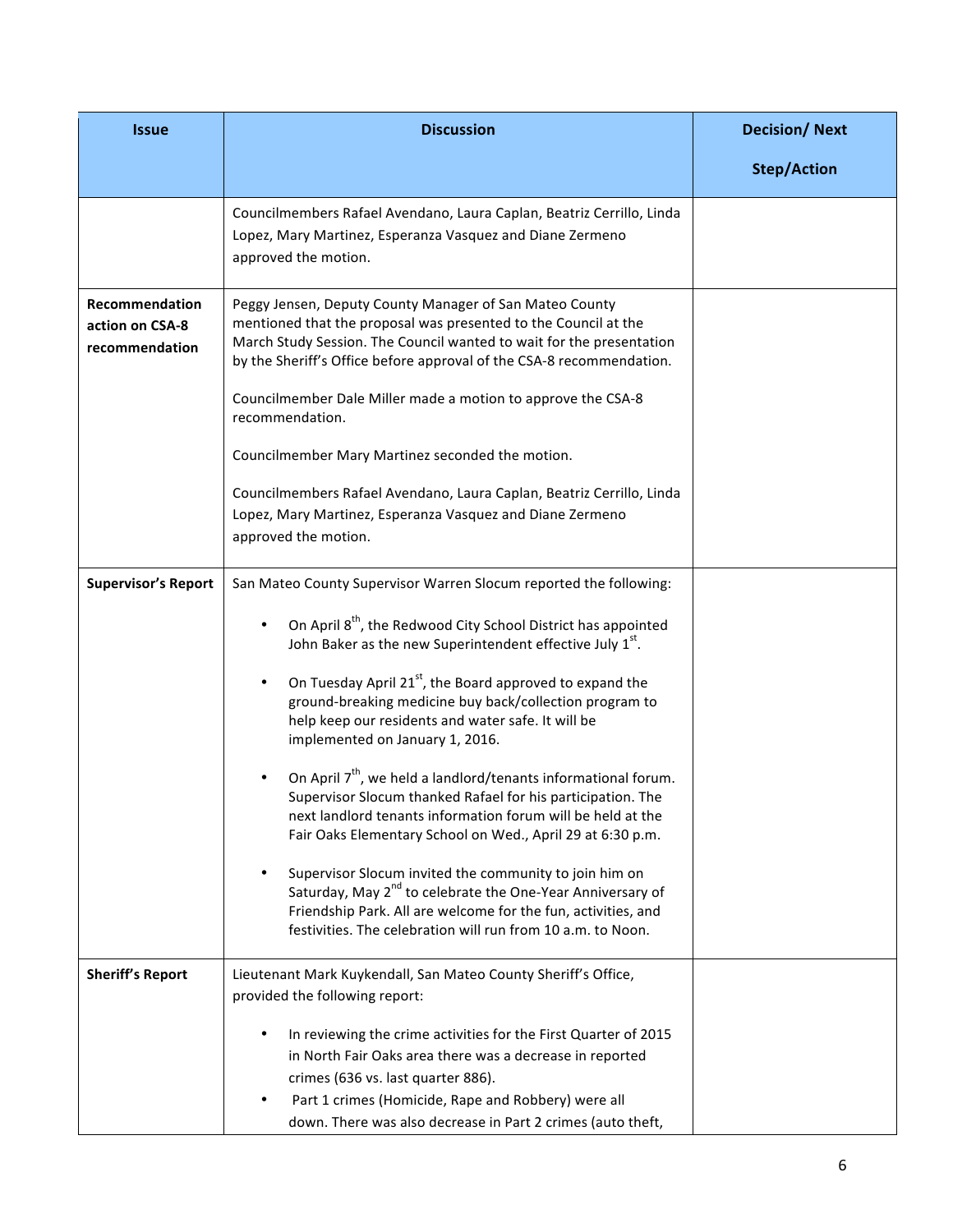| <b>Issue</b>                               | <b>Discussion</b>                                                                                                                                                                                                                                                                                                                                                                                                                                                                                                                                                                                                                                                                                                                                                                                                                                                                                                                                                                                                                                                                                                                                                                                                                                                                                                                                                                                                                                                                                          | <b>Decision/Next</b> |
|--------------------------------------------|------------------------------------------------------------------------------------------------------------------------------------------------------------------------------------------------------------------------------------------------------------------------------------------------------------------------------------------------------------------------------------------------------------------------------------------------------------------------------------------------------------------------------------------------------------------------------------------------------------------------------------------------------------------------------------------------------------------------------------------------------------------------------------------------------------------------------------------------------------------------------------------------------------------------------------------------------------------------------------------------------------------------------------------------------------------------------------------------------------------------------------------------------------------------------------------------------------------------------------------------------------------------------------------------------------------------------------------------------------------------------------------------------------------------------------------------------------------------------------------------------------|----------------------|
|                                            |                                                                                                                                                                                                                                                                                                                                                                                                                                                                                                                                                                                                                                                                                                                                                                                                                                                                                                                                                                                                                                                                                                                                                                                                                                                                                                                                                                                                                                                                                                            | <b>Step/Action</b>   |
| California Highway<br><b>Patrol Report</b> | vandalism, disturbances).<br>While there was an overall decrease in reported crimes there<br>was an increase in theft, especially residential and auto<br>burglaries.<br>The Sheriff's Office is actively patrolling the North Fair Oaks<br>area and have had an increase in the number of arrests. (179<br>/ 68) and traffic citations (244 / 145).<br>There was a slight decrease in parking citations (1114 / 1428)<br>as compared to the First Quarter of 2014.<br>To help us combat these crimes the Sheriff's Office is asking residents<br>and business owners to call in suspicious activity. Many times these<br>calls result in arrests for warrants or other criminal activity.<br>Councilmember Dale Miller asked if the Sheriff's Office is conducting<br>any Neighborhood Watch Programs. Sergeant Todd Finato mentioned<br>that they currently setting up two new neighborhood watch programs.<br>Captain Mike Maskarich of the California Highway Patrol provided the<br>following analysis of first quarter 2015 accident statistics.<br>The statistics show a slight increase in the overall number of<br>traffic collisions in the North Fair Oaks community:<br>27 - 1st Q 2015<br>21 - 1st Q 2014<br>21-1st Q 2013<br>In addition to the on-going CHP patrol activity in the area, five<br>special enforcement deployments took place in the North Fair<br>Oaks community during the quarter which resulted in 44<br>traffic citations, one parking citation, and 14 verbal warnings. |                      |
| <b>NFO Forward</b><br>Report               | Ashley Quintana of the NFO Forward Outreach team provided the<br>following summary:                                                                                                                                                                                                                                                                                                                                                                                                                                                                                                                                                                                                                                                                                                                                                                                                                                                                                                                                                                                                                                                                                                                                                                                                                                                                                                                                                                                                                        |                      |
|                                            | A consultant has been selected for the re-design of<br>٠<br>Middlefield Road; it is agendized for approval on the Board of<br>Supervisors regular meeting on May 19 <sup>th</sup> .<br>A "Call for Artists" has been sent out for a mural project and<br>٠                                                                                                                                                                                                                                                                                                                                                                                                                                                                                                                                                                                                                                                                                                                                                                                                                                                                                                                                                                                                                                                                                                                                                                                                                                                 |                      |